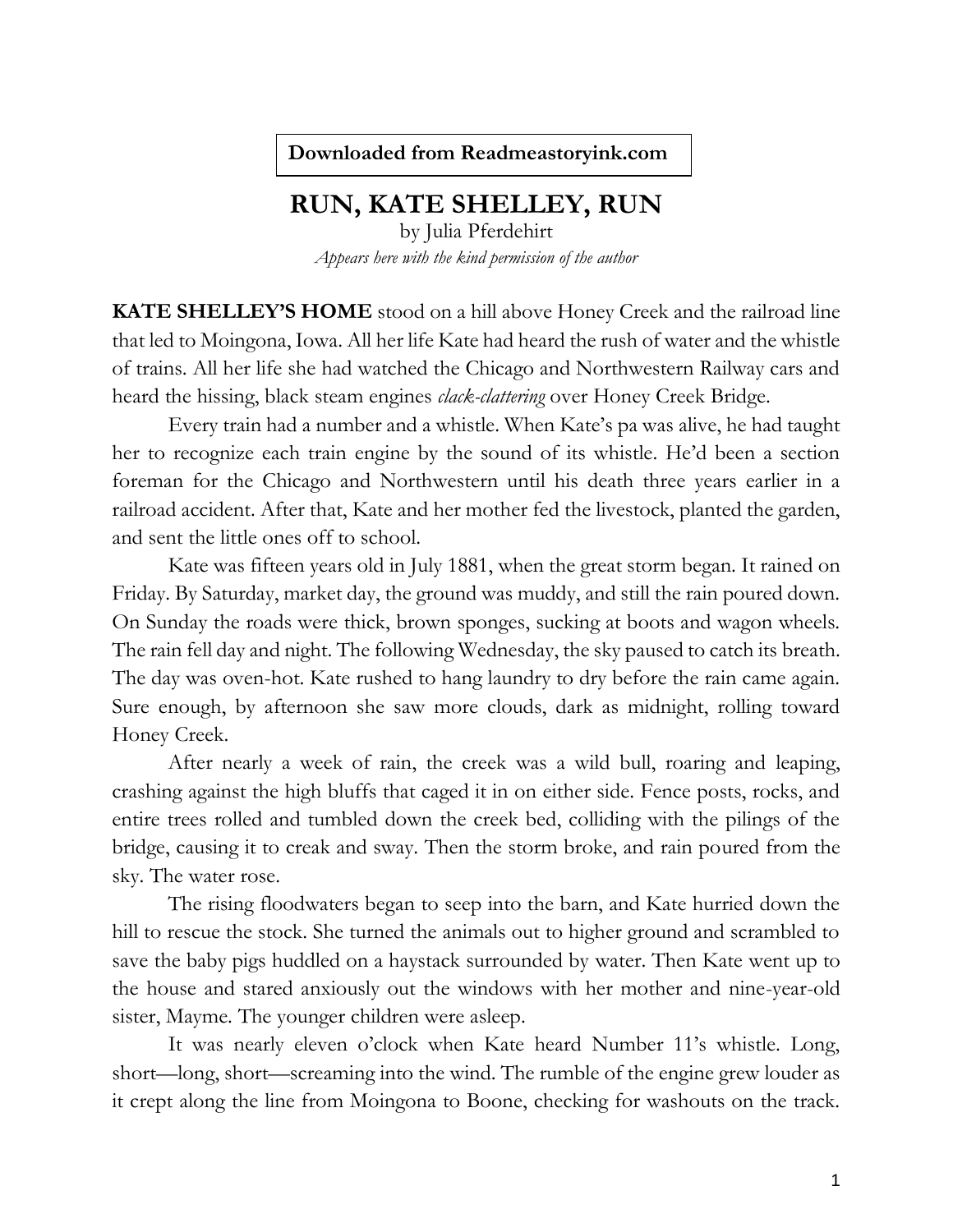Suddenly Kate heard a *crack* like thunder, and another and another. With a sound like cannon fire, the Honey Creek trestle bridge, the engine, and four terrified crewmen crashed into the roaring water twenty feet below.

Kate pulled on her barn coat and a battered straw hat. "I'm going," she said.

Kate's mother gripped her arm. "No, Kate. You could be killed in that storm!"

Kate grabbed Pa's railroad lantern. "If Pa were out there, I'd go," she said. "I have to do it, Ma." With shaking hands, she lit the lantern and ran into the downpour and darkness to Honey Creek.

The water tossed trees and twisted metal like toys. Two men clung to branches surrounded by the wreckage; they were screaming for help. The two other crewmen had been washed away. Kate waved her lantern to say, "Hold on. Just hold on. I'll do something."

Before Kate could think of a way to help the men, a terrible thought struck her. The midnight express was scheduled to come through here in less than an hour. The train, its crew, and two hundred passengers were right now, right this minute, headed toward Honey Creek, not realizing that the bridge was out. It had sounded like cannon fire when Number 11 went down. It would sound like an entire war if the midnight express crashed into Honey Creek. Over two hundred people could die. She had to stop that train!

Kate gripped the lantern tighter and stumbled along the rails, following them like a road into the blackness and storm. She ran and fell, slipped and stumbled, toward the Moingona railroad station over a mile away.

Kate's chest burned. She was wet clear through and shaking with cold, but she could not stop. If it were Pa hanging on in Honey Creek or driving the midnight express, she would keep going. I must reach the station in time, she thought.

Between Honey Creek and the Moingona station, the railroad crossed the Des Moines River. The trestle bridge was high above the water and nearly seven hundred feet long. Kate dared not think of the railroad ties, a pace apart, only rain and sky between them and the river below.

The storm shook the Des Moines River bridge until it swayed and trembled. The rain fell even harder. Mud and water made the crossties slick and treacherous. How could anyone cross this bridge—caught between the wind, the rain, and the boiling, angry river?

Kate knelt down and crawled forward on her hands and knees. If it were Pa driving the midnight express toward Honey Creek, she would keep crawling. She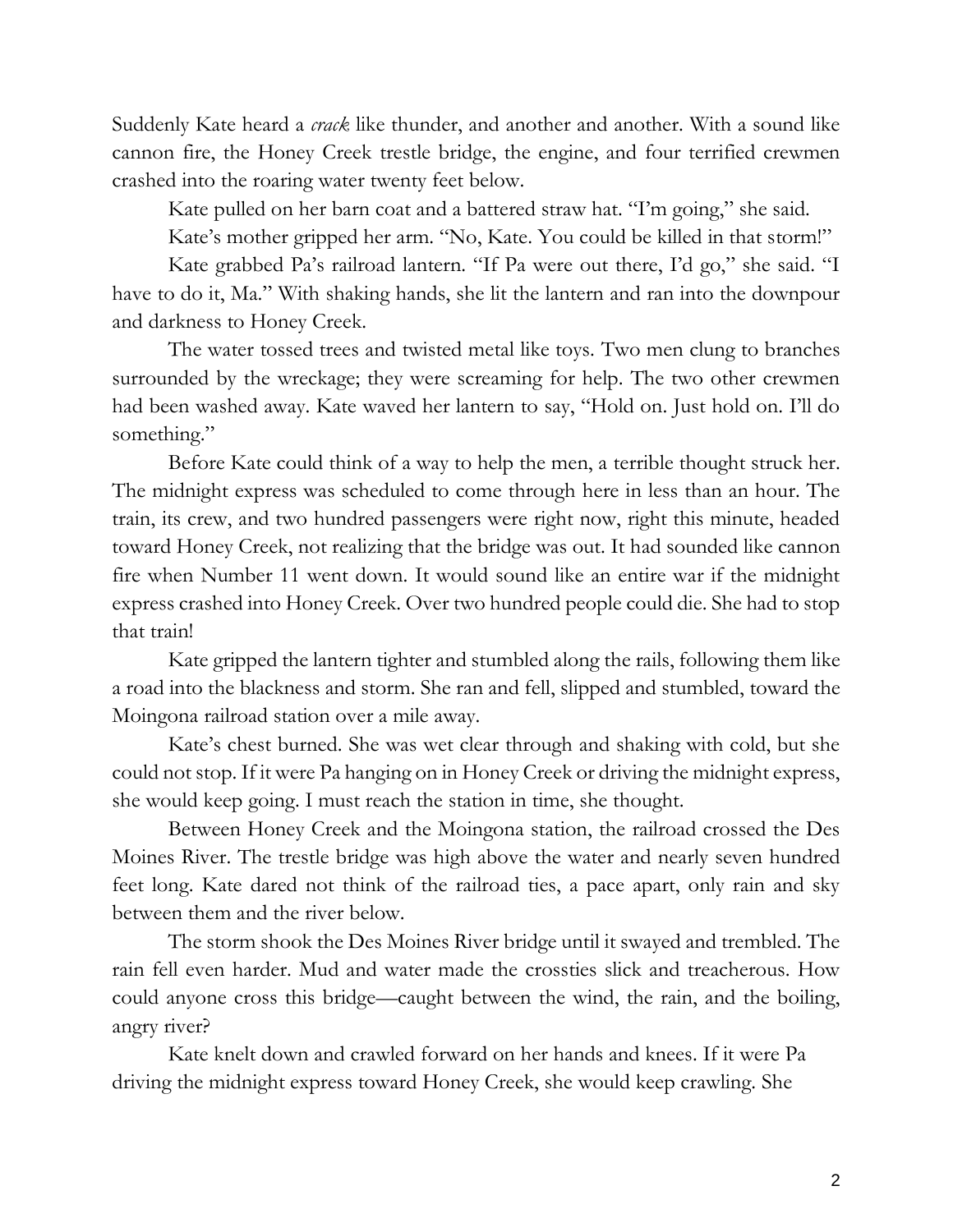could crawl for those two hundred people.

The wind blew her lantern out. She crept forward in the dark, feeling the railroad ties with her hands, using the cold metal rails as a guide.

Suddenly lightning flashed, and Kate saw a tree hurtling toward the bridge. Its tangled branches and massive trunk rolled and bounced in the current. It would hit the bridge! She remembered the crack of the pilings at Honey Creek and the cannon shot as the trestle collapsed. Kate clung to the crossties and prayed.

At the last second the current flipped the tree so the great trunk and its reaching limbs slipped between the pilings. Even then the branches tried to pull Kate from her perch above the river. She held on tighter and trembled.

"Only a little farther," Kate told herself when her hands finally felt mud and stones instead of empty air between the ties. She was safe across the bridge now; it was a half-mile to the station.

When she saw the station lights, Kate ran like a wild woman. Her wet skirt slapped and caught against her legs. Every breath hurt. She crashed into the station door and fell inside.

"Stop! Stop the train!" she gasped. "The engine—Honey Creek. Stop the train." "The girl's crazy!" said one of the railroad men.

"Not on your life!" said the station agent. "That's Shelley's girl Kate."

Between gasps for air, Kate told them the Honey Creek bridge had collapsed. "Two men are still alive," she said. "And the midnight express must be stopped."

The station agent telegraphed six miles west to Ogden to be sure the midnight express would not be allowed to continue in the storm. Then the railroad men and Kate boarded a pusher engine and headed toward Honey Creek, blowing the whistle all the way, calling to the two stranded men to hold on a little longer.

At Honey Creek the bluffs had collapsed into the water. Kate led the rescuers to another bridge where they could cross and finally reach the engineer and brakeman. The two men were half-dead with exhaustion.

After that, Kate did not remember the engine puffing away toward the station. She did not remember her mother leading her to bed or piling blankets over her shaking body. She did not remember the gray-and-rose sky of dawn.

The same telegraph that had warned Ogden Station to hold the midnight express sent news of Kate's bravery from city to city. Within days, newspapers all over the nation were calling her the "Iowa heroine."